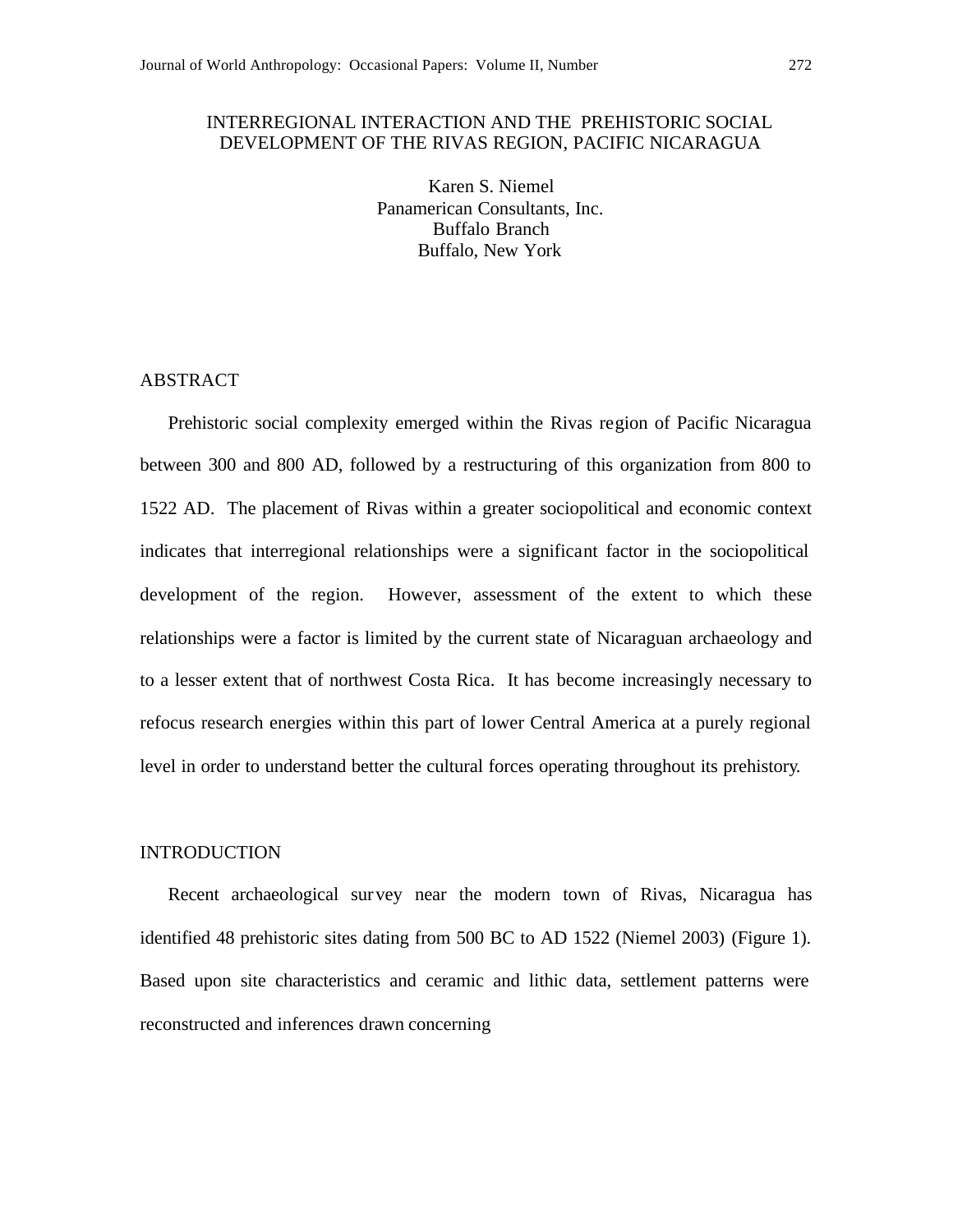

Figure 1. Location of the Rivas Study Region within Nicaragua.

sociopolitical organization. The results of the analysis indicate that social complexity emerged within Rivas between 300 and 800 AD, as reflected by a three-tiered settlement hierarchy. Size, artifact density, and a large mound distinguished the regional center, Santa Isabel. Despite maintenance of the settlement hierarchy after 800 AD, changes occurred in micro- and macro-settlement patterns. There was an increase in the number and size of sites, the replacement of earlier settlements by new ones, and the occupation of coastal areas. A new occupation center with a plaza and more than 10 mounds also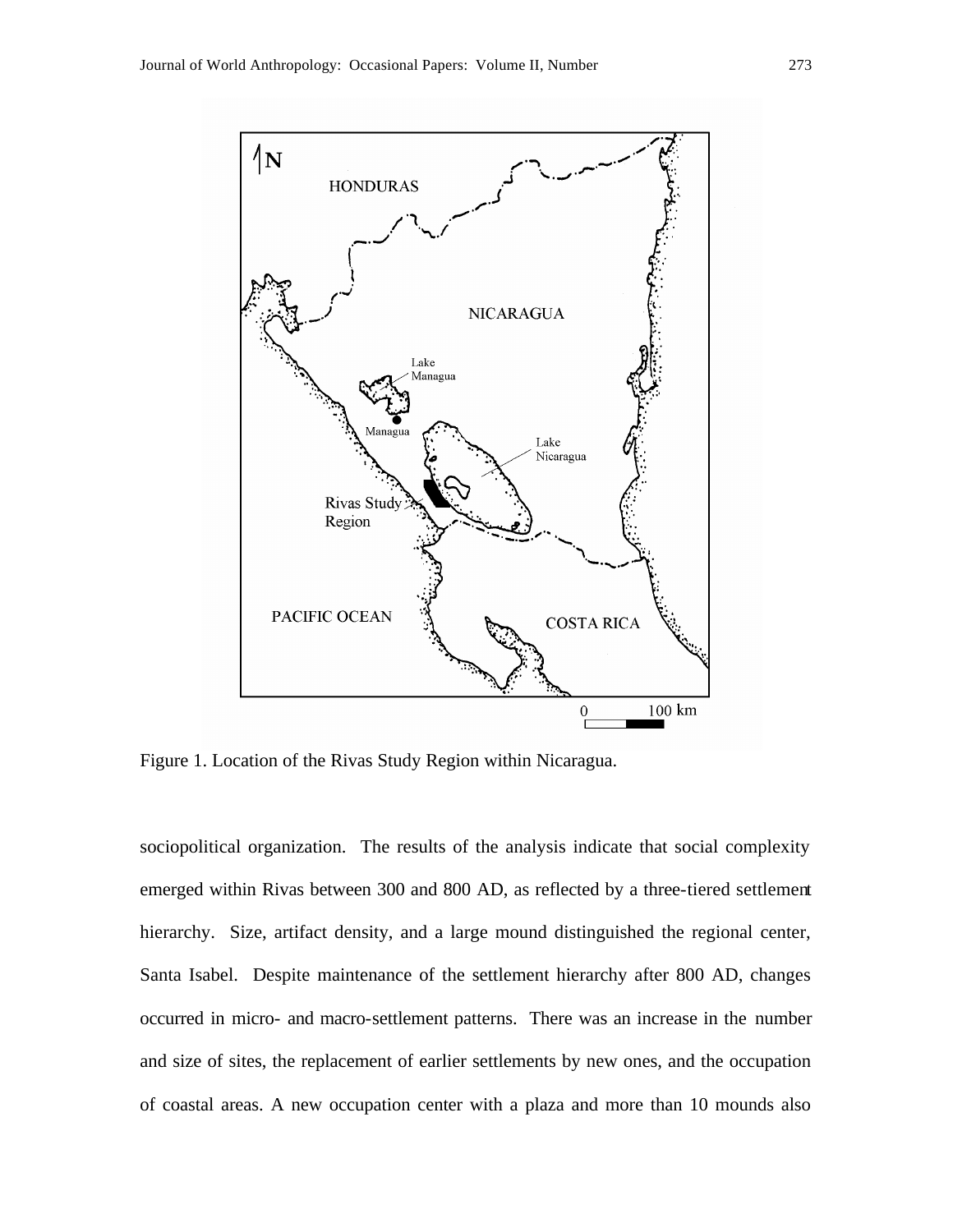marked Santa Isabel. The examination of Rivas within a larger sociopolitical and economic context illuminates the extent to which relationships with regions to the north and south were a factor in its sociopolitical development.

### MACROREGIONAL CONTEXT

During the last few decades, there has been a significant increase in large-scale research conducted within Pacific Nicaragua and northwest Costa Rica (Figure 2). This includes the regions of Chontales, the Lake Managua Basin, Madriz/Estelí, Ometepe and Zapatera islands in Lake Nicaragua, Granada/Masaya, the Bay of Salinas/Sapoá River, the Bay of Culebra, the Guanacaste-San Carlos corridor, the Gulf of Nicoya, the Nosara Valley, and the Lake Arenal Basin. Unfortunately, difficulties arise when using much of this work for comparison or discussion. First, only a small portion of this research has specifically addressed questions of social organization. Second, most of the methodologies used are not equivalent, as reflected by the shifts in archaeology from the 1970s to the present day. Third, the amount of fieldwork conducted in nearly every region is so low that basic culture historic questions remain unanswered.

For example, a lack of diagnostic material from the Lake Managua Basin, and thus chronological control over sites, obscures reconstruction of regional settlement patterns. Despite differences in size and architectural features (e.g., mounds), it has not been possible to date 49 out of the 78 known sites (Espinoza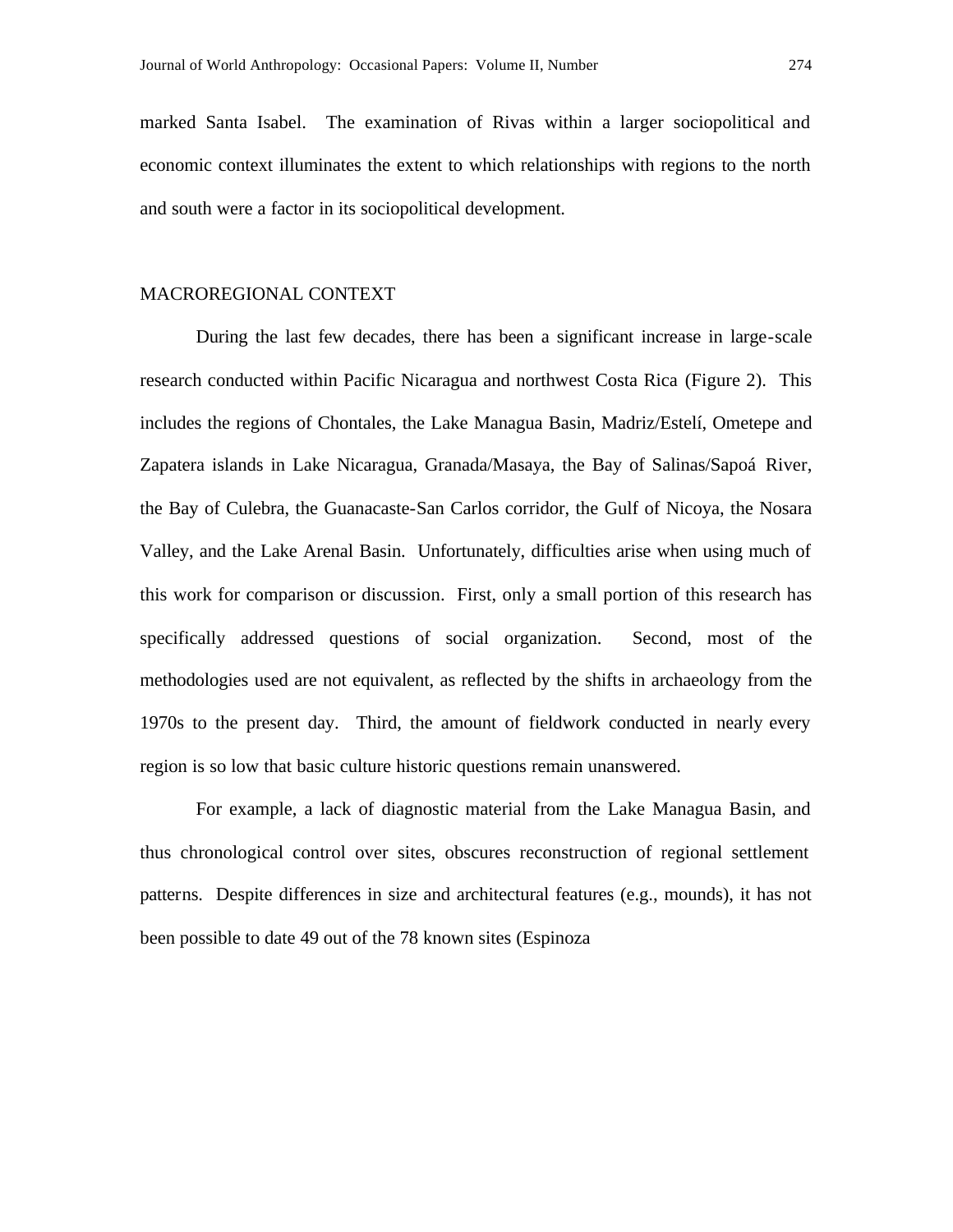

Figure 2. Locations of recent large-scale research within Pacific Nicaragua and northwest Costa Rica.

et al. 1994). A more widespread chronological problem persists throughout Pacific Nicaragua stemming from low numbers of diagnostic ceramics dating after 1350 AD and a carryover of earlier types. This effects the identification and interpretation of late period sites that can only be resolved by extensive excavation and radiocarbon dating. Research conducted on the lake islands of Ometepe and Zapatera is also limited. There are 53 known sites on Ometepe Island, which has the longest occupation sequence in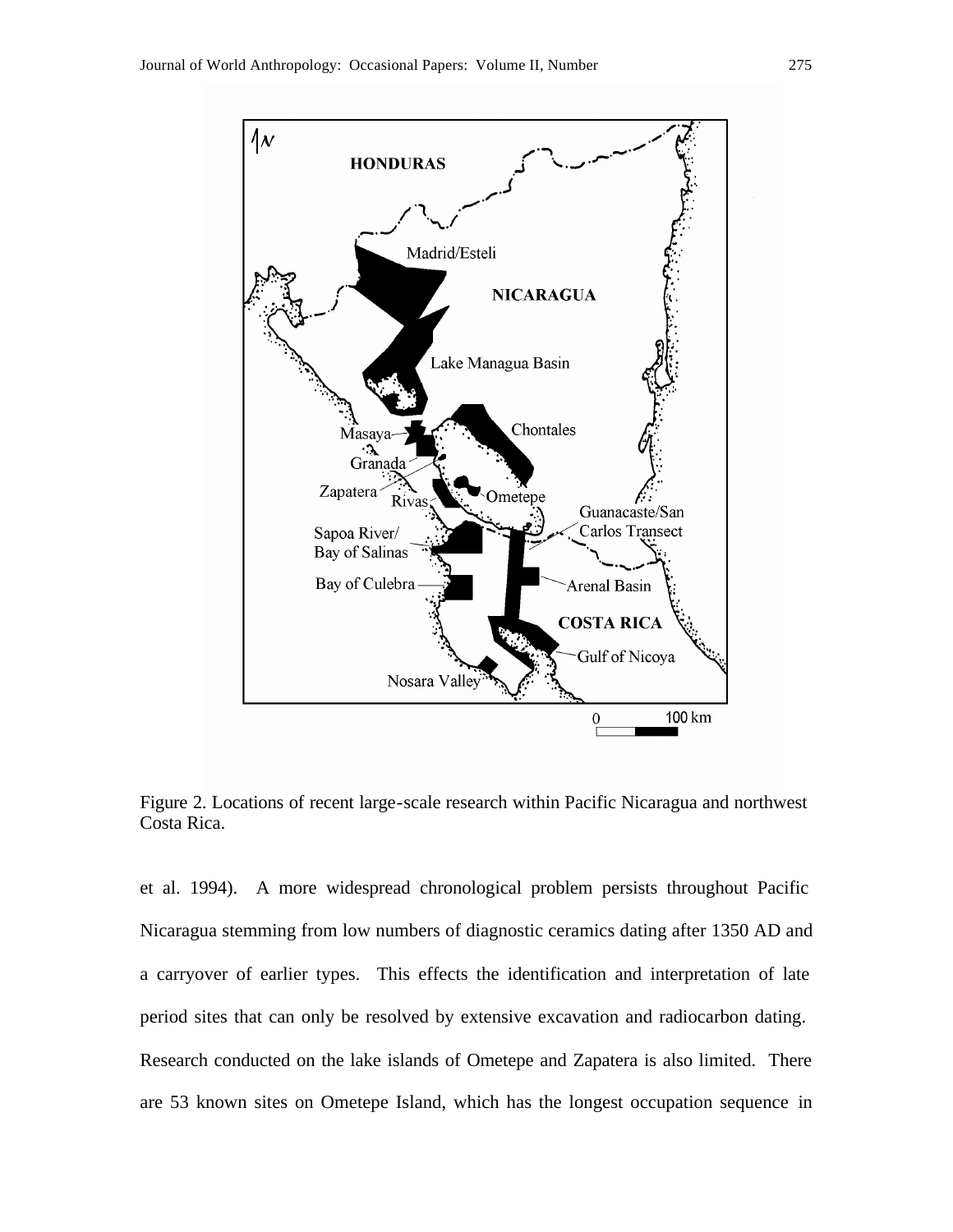Nicaragua (Haberland 1992). Unfortunately, there is not enough information to hypothesize how the sites relate to one another. More is known about the sites on Zapatera. On this island, the sites, Punta de Las Figuras and Sonzapote, are differentiated by size and layout from other settlements (Bruhns 1992:340). Both sites may be ceremonial centers, as defined by the presence of statues placed around their perimeter. In addition, these settlements were likely above others in terms of access to labor and general wealth; likewise they could have been specialized sites, with stonework supported by others for an, as yet, unknown reason (Bruhns 1992:342). Their main occupation occurred between 800 and 1522 AD (Baker and Smith 1987; Bruhns 1992). Thus, any sociopolitical differentiation would pertain to this period. At least one researcher has speculated that Zapatera—if not both islands—was part of a larger system involving mainland sites (Salgado 1996:156). If this is true, future research could clarify relationships with the mainland as well as cultural sequences.

Shifting south, many previous surveys within northwest Costa Rica have not identified sites with clear-cut central place or hierarchical status (Lange and Norr 1986). In some instances, it seems that the concept "central place" applies only if sites were comparable to Teotihuacan, Monte Alban, or Quelepa (e.g., Lange 1992:112). For example, near the Bay of Culebra, there are distinctions between sites based upon total area and material culture (e.g., quantity/quality of polychrome ceramics, the presence or absence of imported trade items). However, researchers have not hypothesized how this connects with regional social organization (e.g., Lange 1984:183). Lacking the "traditional" features thought necessary to establish site hierarchies, such as architecture or evidence of communal labor projects, many Costa Rica analyses have looked at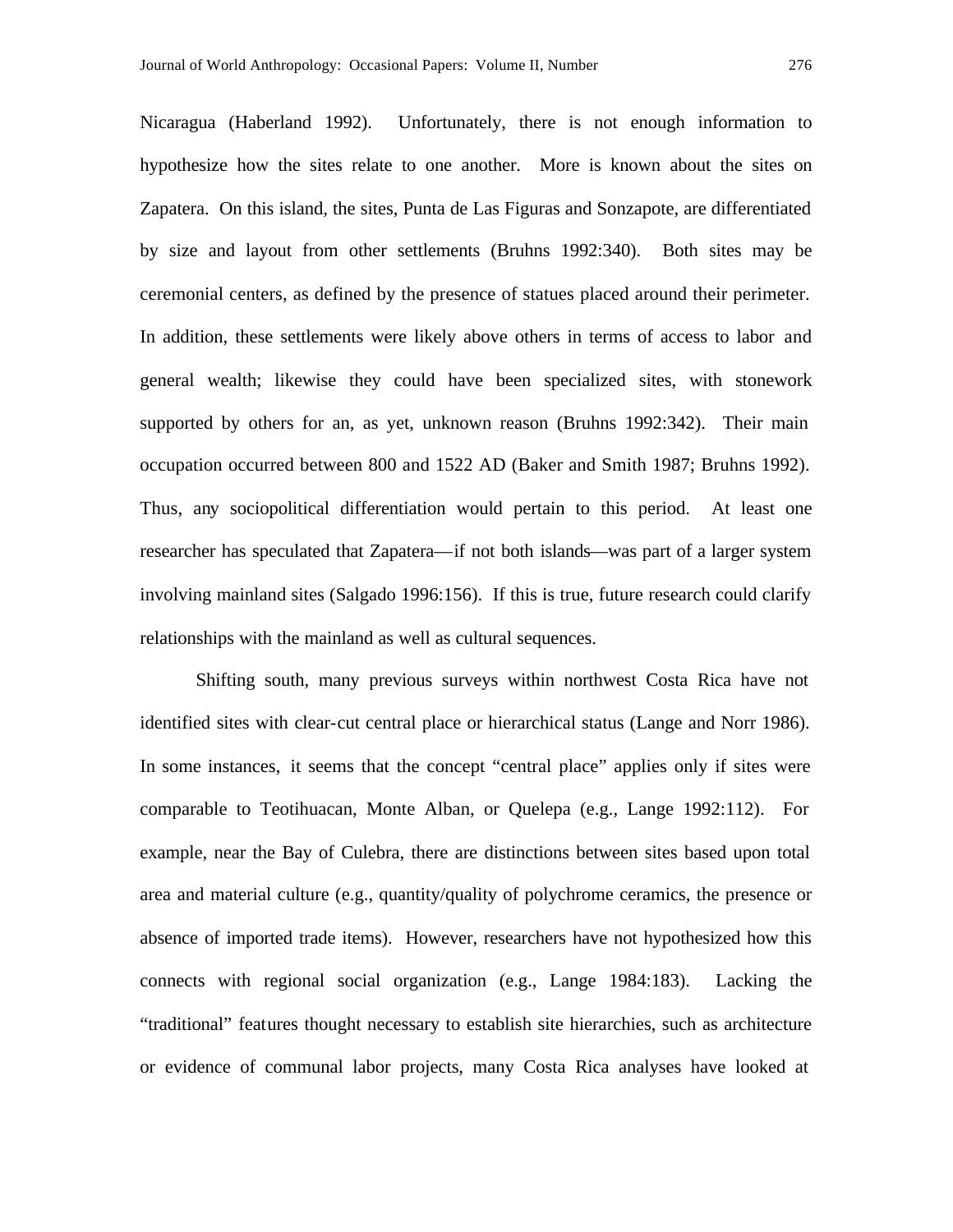intrasite organization, focusing on ceramics, lithics, human skeletal remains, and, when possible, structural evidence. Despite limited evidence suggesting social ranking at individual sites (e.g., Vasquez 1986), the regional implication of this, if any, remains unknown. In the end, comparison with data from Rivas or other regions relying upon settlement patterns as a primary database is problematic.

Prehistoric sites identified near the Gulf of Nicoya reflect population growth and a shift from inland to coastal areas (Creamer 1983, 1986). Although a definitive settlement hierarchy has not been identified, at least two site types are indicated by surface collections. In particular, the Carrizal Site, was a ceremonial center distinguished by both size and material remains (Creamer 1986). The site, which dates between 300 and 800 AD, may also have been an important trade center but its relationship to other settlements within the region remains unexplored. After 800 AD, materials recovered from gulf sites are similar to those identified in other parts of northwest Costa Rica and both habitation and burial sites have been recorded (Creamer 1986). Distinctive local traditions developed after 1200 AD. In particular, ceramics appear to have formed a social boundary between the Gulf of Nicoya and adjacent regions (Creamer and Haas 1985:748). Settlements show no evidence of architectural features or communal labor projects—only shell middens—and there is little indication of specialized production. Despite burial data indicating a range of social statuses (e.g., differences in associated burial goods), consistent classes could not be defined (Creamer and Haas 1985).

Within the Lake Arenal Basin, inferences regarding social organization are limited due to enlargement of the lake that left the most extensive areas of flat land under water (Mueller 1994:543) (Table 2). The most substantial occupation within the region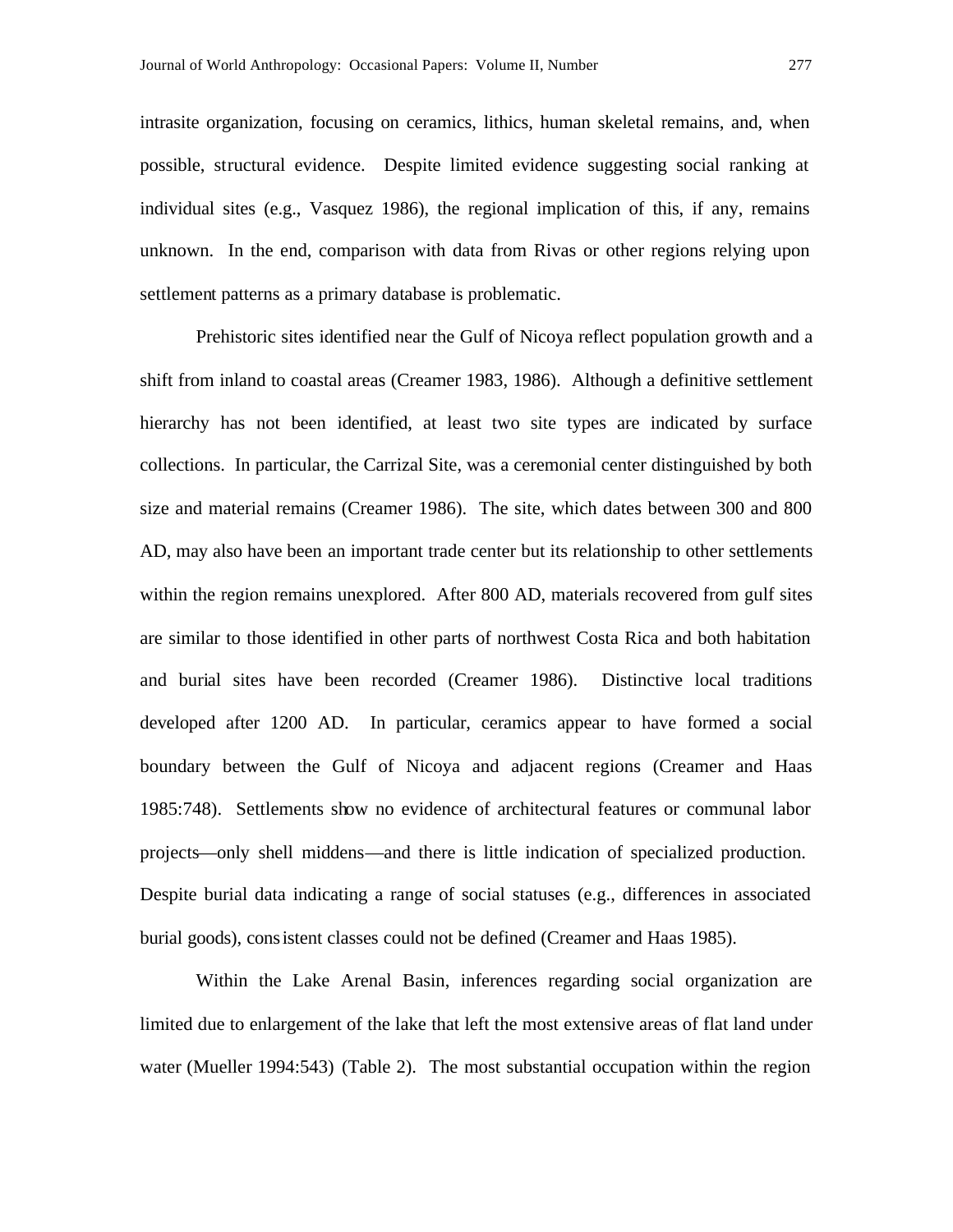occurred between 500 BC and 600 AD, when settlements increased both in size and frequency (Mueller 1994:62). There was also a high degree of similarity with ceramic assemblages to the west (see Hoopes 1987). Between 600 and 1300 AD, populations shifted away from the lake towards the Piedra River Valley (Mueller 1994:64). Highland sites during this time included a cemetery and two repositories for *lajas*, or flat stones, used in tomb construction. In the Piedra River Valley, one large habitation site and two cemeteries with stone-faced masonry were identified. Two other probable elite cemeteries were in the middle reaches of the Arenal River Valley. Based upon the types of grave goods, architectural features at some cemeteries, new site types (e.g., the *laja* repositories), as well as the presence of a few large habitation sites, it is probable that there was an increase in social differentiation (Mueller 1994:63). This occurred roughly coeval with developments in Rivas. A high level of contact between this region and those to the west is reflected by shared ceramic production techniques (e.g., specific polychrome decorations and fine line incision) and polychrome vessels found in burials from nearby regions (Hoopes 1994:192). The period after 1300 AD was relatively unstable (Mueller 1994). Although some sites increased in size, others decreased or were abandoned. No new sites were established. A divergence also occurred from ceramic assemblages to the west; in particular, large, coarse ceramics appear that were similar to those from the south near the Gulf of Nicoya (Hoopes 1994:192).

Archaeological surveys conducted within the Sapoá River Valley and adjacent regions also did not identify evidence of settlement hierarchies at any point in time (e.g., Lange 197, 1986, 1996). However, based upon recovered ceramics, this region represents a distinct transitional zone between Nicaragua and northwest Costa Rica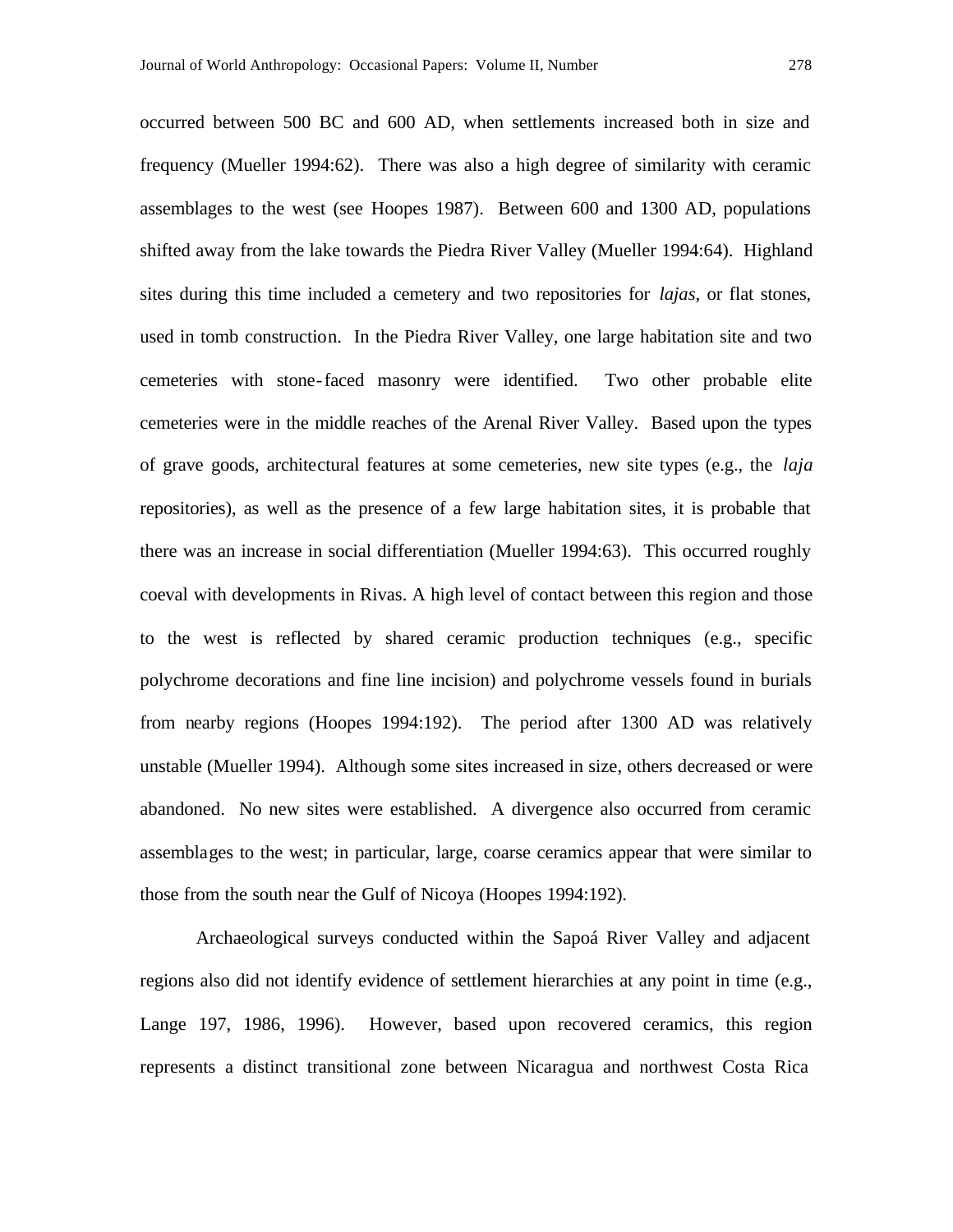(Lange 1996:139). Prior to1350 AD, it was likely peripheral to existing interaction routes and only scarce numbers of the ceramics found throughout other parts of northwest Costa Rica and Pacific Nicaragua were present. After this period, interaction apparently increased with regions to the north. This conclusion is based on higher ceramic frequencies within Rivas of northwest Costa Rican types and Banda Polychrome, produced within the Sapoá River Valley.

Given the presence of a transitional zone just to the south, it is no surprise that developments within the Nicaraguan regions of Chontales, Madriz/Estelí, and Granada/Masaya most closely parallel those of Rivas. Within all three regions, archaeological survey has specifically addressed questions of sociopolitical organization. In Chontales, site differentiation first occurred between 400 and 800 AD, roughly contemporaneous with Rivas (Espinoza and Rigat 1994; Gorin 1990). Both mounded and non-mounded sites were present, which reflects a regional hierarchy of at least two levels. Between 800 and 1200 AD, this pattern increased in complexity. Sites were larger with more mounds. The settlement pattern was the most complex after 1200 AD when as many as 197 mounds and multiple plazas characterized the largest sites.

Within Madriz/Estelí, a three-tiered settlement hierarchy emerged between 300 and 600 AD (Braswell et al. 2002). Stone mounds of variable sizes and, at times, an open plaza-like space characterized the largest sites. Significant quantities of long-distance trade goods from areas of El Salvador, Guatemala, and Honduras (e.g., obsidian and Ulúa, Delírio Red-on-White, and Tenampúa Polychromes) were found primarily at these sites. This site differentiation—as well as the limited distribution of imported goods indicates the appearance of politically centralized polities concurrent with the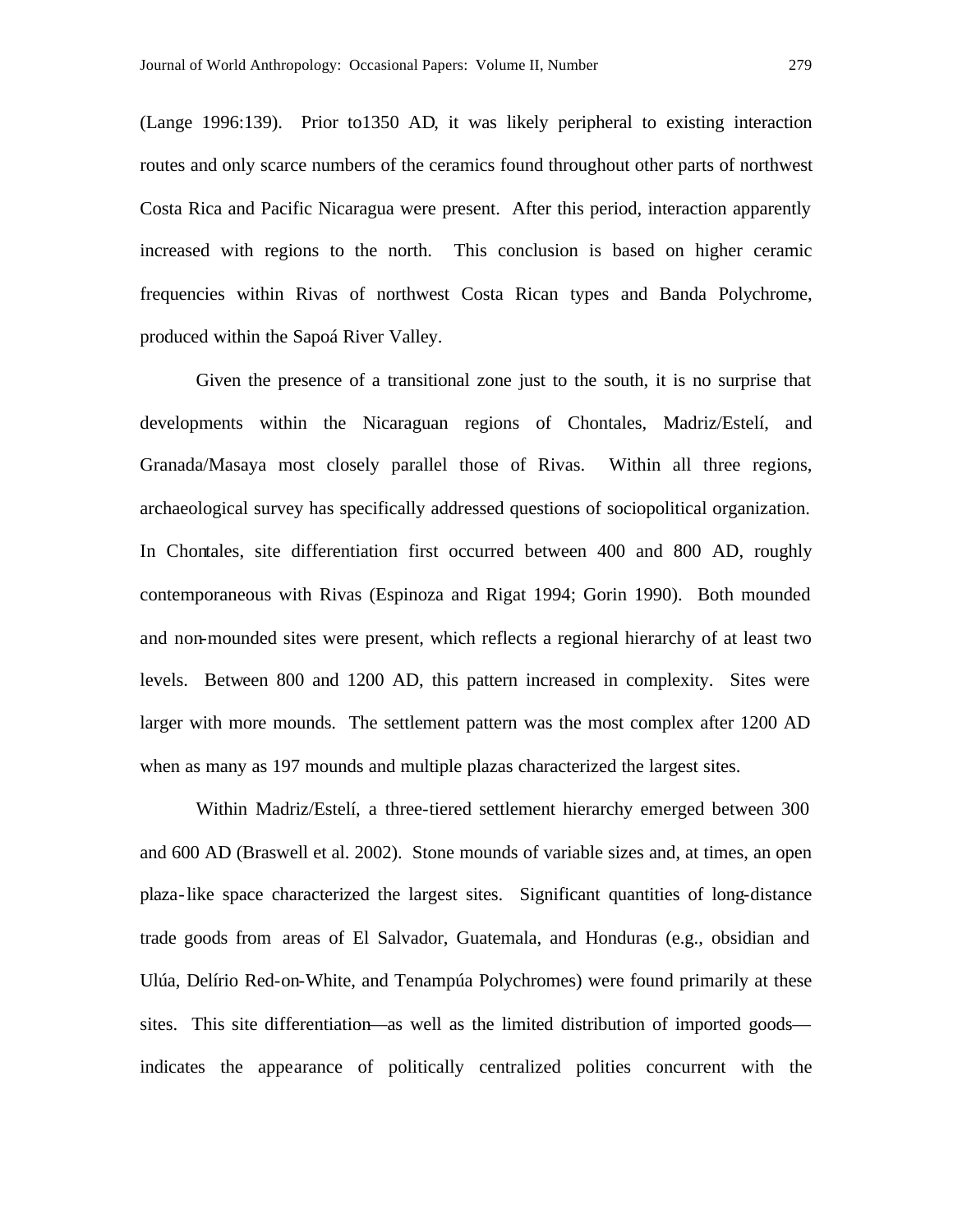development of Rivas. Between 600 and 950 AD, sociopolitical organization was consolidated (Braswell et al. 2002:13). The settlement pattern reflects a hierarchy consisting of four levels. Regional centers were over 10 hectares in size and characterized by numerous mounds and more than one plaza. A significant increase in imported material indicates intensified contact with cultures to the north, particularly those of Honduras and El Salvador. Due to the problem with ceramic chronology already noted, the late period settlement pattern cannot be discerned from the available data.

Within Granada/Masaya, there was an increase in the number and size of sites between 300 and 800 AD (Salgado et al. 1998). A two-tiered settlement hierarchy was present with the Ayala Site as the regional center. Long-distance trade goods—the same types as those found in Madriz/Esteli—were found only at Ayala (Salgado et al.1998:12). These factors indicate the emergence of political complexity coeval with developments in Rivas. After 800 AD, sociopolitical organization was significantly restructured (Salgado et al. 1998). For the first time there were permanent sites located on the lake coast, also similar to developments in Rivas. The number of settlements increased, while important sites from the preceding period were smaller or abandoned altogether (Niemel et al. 2001). A three-tiered settlement hierarchy was present with the site, Tepetate, as the regional center. A high frequency of figurine molds at this site provides evidence for specialized ceramic production (Niemel et al. 1997:678). Stone sculpture is found at two second-order sites, providing a strong indication for not only the regional hierarchy, but also specialization.

#### DISCUSSION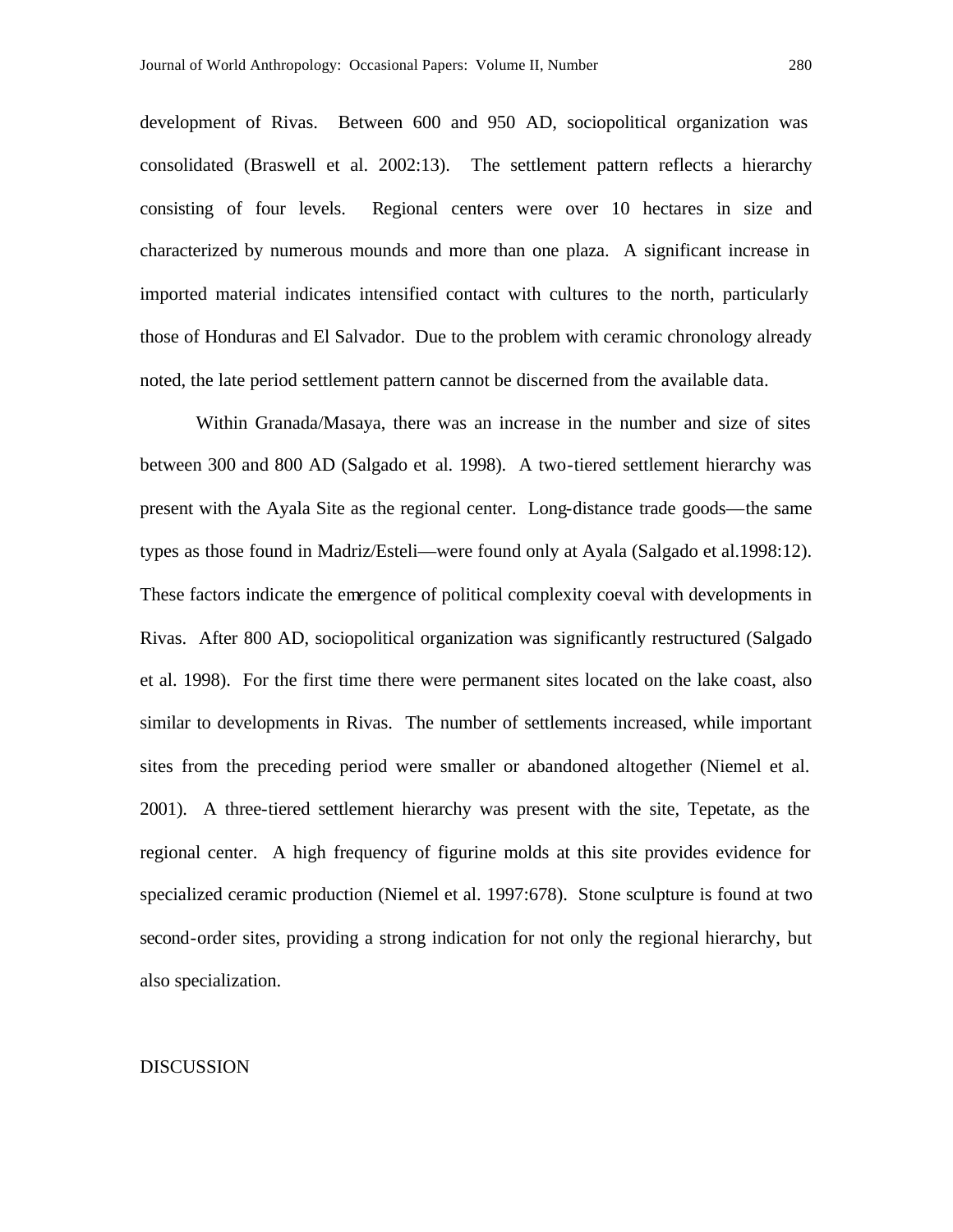Data from the regions surrounding Rivas suggests that its sociopolitical development occurred within a greater regional context. During much of prehistory, similar processes were apparently happening in surrounding regions of Pacific Nicaragua and, to a lesser extent, northwest Costa Rica. In Rivas, there is no evidence that the emergence of sociopolitical complexity was triggered by population pressure, scarcity of resources, or any form of circumscription. In fact, during the early contact period, populations were estimated to be well below the carrying capacity (Salgado 1996; Niemel 2003).

An alternate explanation is that social change was stimulated by the dynamics of interregional interaction. Reports by early Spanish visitors support the importance of interregional relationships, which presumably extends back into prehistory. When the Spanish arrived, at least four ethnic groups inhabited the area, forming a series of interfunctioning, complex societies (Stone 1966) (Figure 3). Regional centers had plazas with market places, in which only women, boys, and male allies could enter (Chapman 1960). Exchange flourished and there are indications of production differences between groups: the Nicarao controlled the production of cacao, which functioned as a form of currency; the Chorotega reportedly had a monopoly on certain fruit trees (the *nispero*); and the Matagalpa made black dye that was traded for goods or cacao beans in the market (Stone 1966). Endemic warfare was common, resulting from disputes over territorial boundaries and the desire to seize prime agricultural land (Fowler 1989:207). Certain accounts also suggest political alliances between groups. For example, a force of 4,000 Chorotega warriors once attacked a group of Spaniards in the region of Granada; the Spanish fled south only to be attacked again by the Nicarao in Rivas (Oviedo 1959:119:295).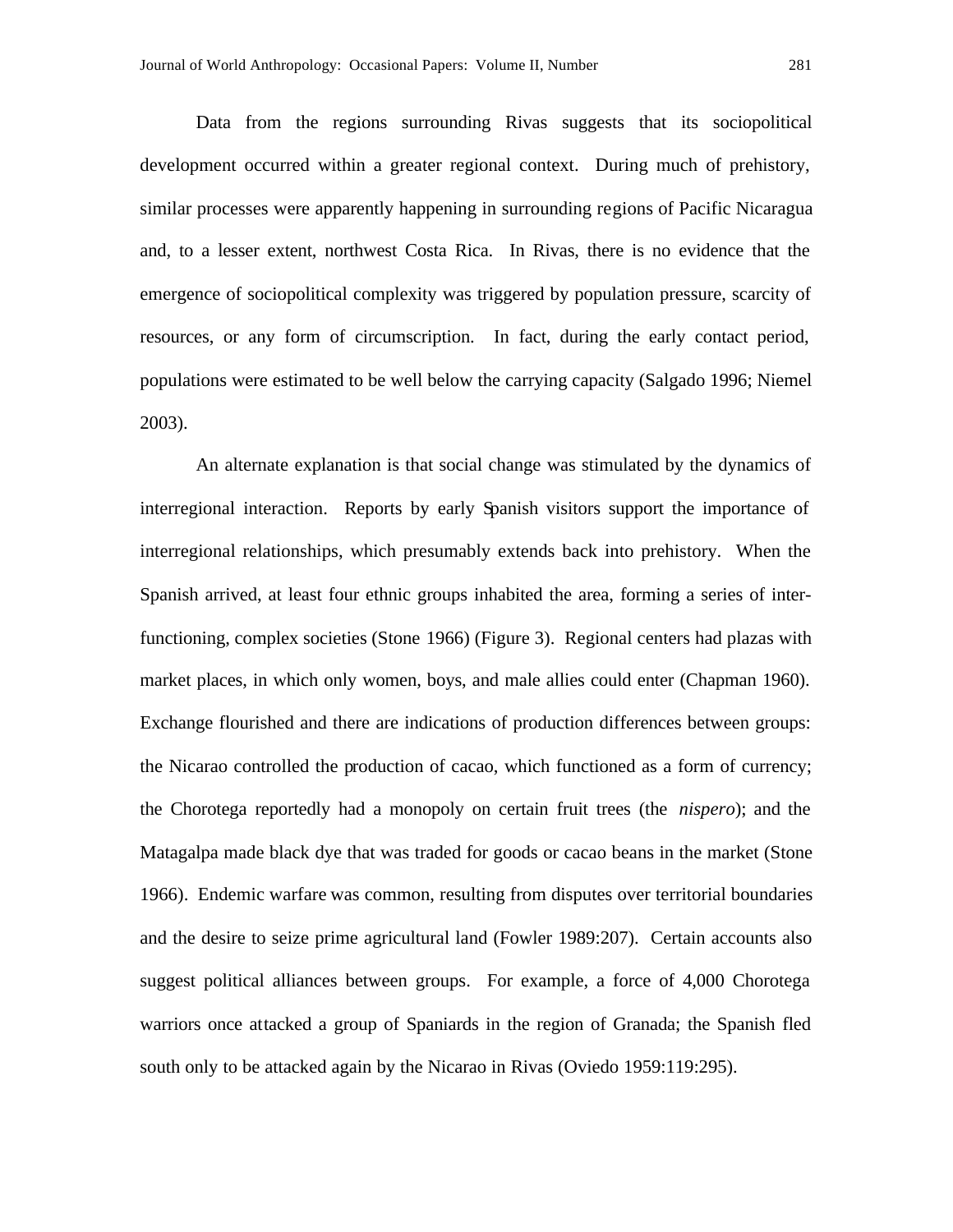# **CONCLUSION**

Largely due to the state of Nicaraguan archaeology, the reconstruction of prehistoric interregional interaction is limited. Similarities in ceramic assemblages from different regions have sometimes been interpreted as reflecting the degree of closeness or interaction between regions (Niemel 2003; Salgado 1996). The frequency and distribution of specific ceramic types across regions has also been used in a similar manner in the hopes of defining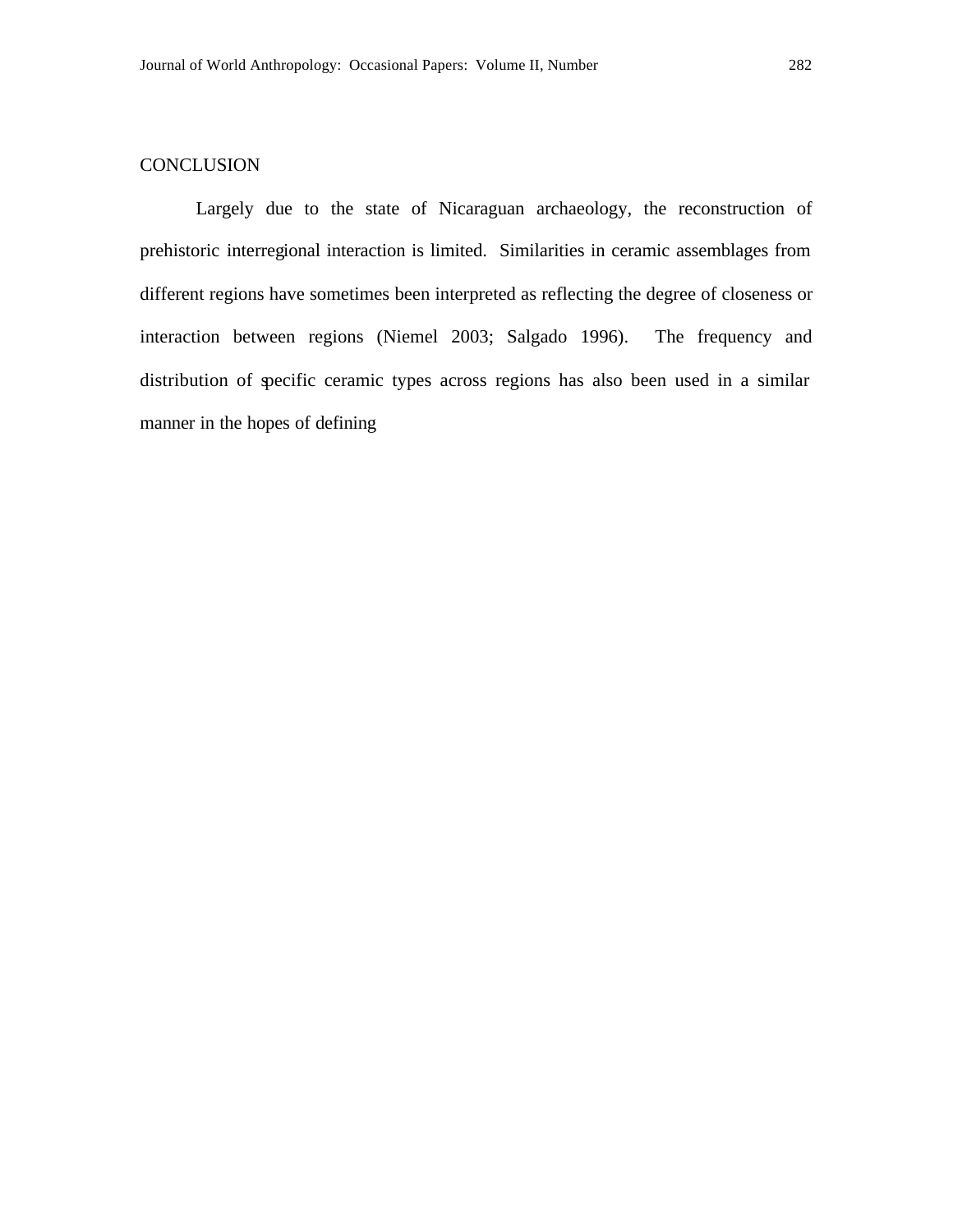

Figure 3. Distribution of ethnic groups within Pacific Nicaragua and northwest Costa Rica, circa AD 1522 (from Salgado 1996).

interaction routes (e.g., Niemel et al. 1997). Among the regions discussed, the ceramic chronology of Masaya/Granada most closely resembles that of Rivas. In particular, ceramic change occurs at approximately the same time within the two regions, a striking complement to their apparent matched developmental trajectories. Much of the research within Pacifica Nicaragua has emphasized the Mesoamerican connection, using exchange with areas to the north or the arrival of Mexican migrants after AD 1200 as an explanation for social change (Niemel et al. 2001). While certainly these macro-regional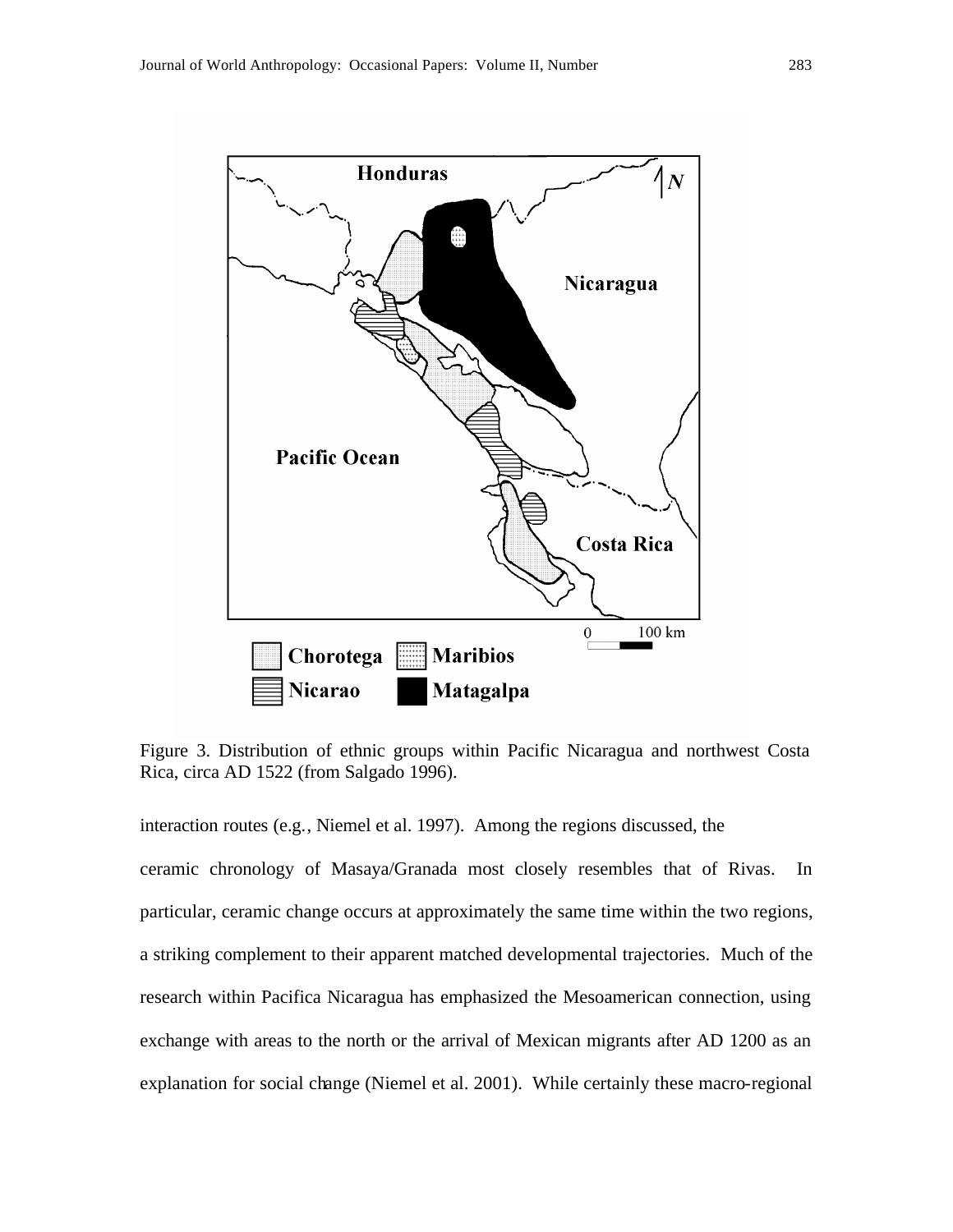processes were important, it has become increasingly necessary to refocus research energies at a purely regional level in order to understand better the forces operating throughout the prehistory of this area.

# ACKNOWLEDGMENTS

The Nicaraguan Institute of Culture granted a permit for the research conducted in Rivas. Special gratitude goes to Manuel Roman Lacayo, former Director of the National Museum of Nicaragua (Managua) for his assistance. Research was funded by a U.S. Fulbright I.I.E Scholarship.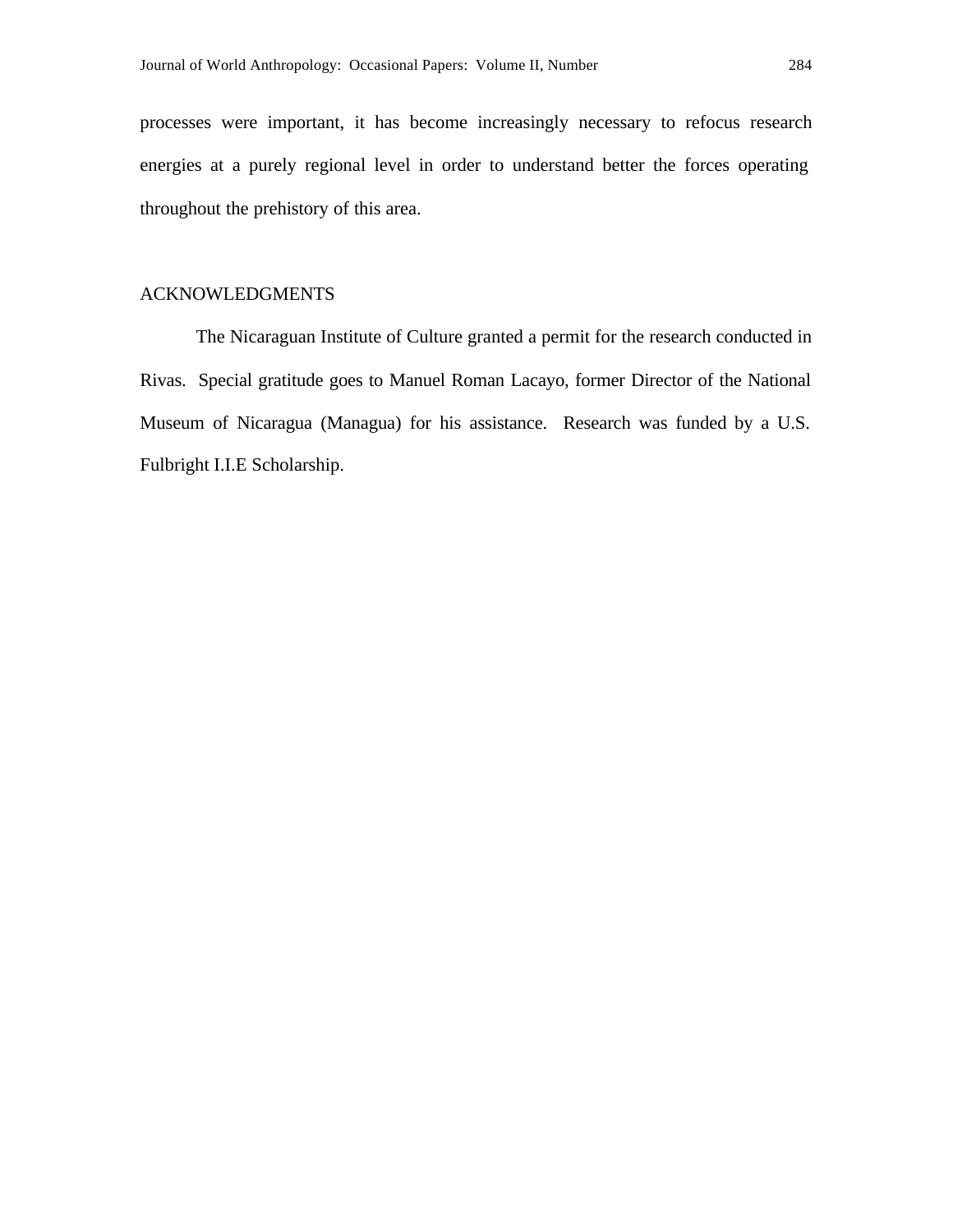#### Baker, Suzanne and Michael Smith

1987 Archaeological Reconnaissance on Isla Zapatera, 1986 Field Season. Report Submitted to Ministerio de Cultura, Managua.

Braswell, Geoffrey, Laraine Fletcher, Michael Glascock, and Silvia Salgado Gonzalez

2002 Nicaragua antigua, la periferia sureste de Mesoamérica y el area Maya: interacción interregional 1-1522 d.C. Manuscript submitted for publication in *Mayab* 15. Madrid, 2002.

## Bruhns, Karen Olsen

1992 Monumental Architecture as Evidence for Hierarchical Societies. In *Wealth and Hierarchy in the Intermediate Area*, edited by F.W. Lange, pp. 331-356. Dumbarton Oaks Research Library and Collection, Washington, D.C.

#### Chapman, Anne M.

1960 *Los Nicarao y los Chorotega según las fuentes historicas*. Publicaciones de la Universidad de Costa Rica, Serie Historia y Geografia, No. 4, San Jose, Costa Rica.

# Creamer, Winifred

- 1983 Production and Exchange on Two Islands in the Gulf of Nicoya, Costa Rica, AD 1200-1550. Ph.D. dissertation, Department of Anthropology, Tulane University.
- 1986 Archaeological Reconnaissance in the Gulf of Nicoya. In *Prehistoric Settlement Patterns in Costa Rica,* edited by F. Lange and L. Norr, pp. 207-220. Journal of the Steward Anthropological Society, Vol. 14, No. 1 and 2, Urbana, Illinois.

## Creamer, Winifred and Jonathan Has

 1985 Tribe versus Chiefdom in Lower Central America. *American Antiquity* 50(4): 738-754.

### Espinoza Perez, Edgar and Dominique Rigat

1994 Gran Nicoya y la región de Chontales, Nicaragua. *Vinculos* 18-19:139- 156.

Espinoza Perez, Edgar and Ramiro Garcia Vazquez 1994Gran Nicoya y la Cunca del lago de Managua. *Vínculos* 18-19:157-172.

#### Fowler, William R.

1989 *The Cultural Evolution of Ancient Nahua Civilizations: The Pipil-Nicarao of Central America.* University of Oklahoma Press, Norman.

# Gorin, Frank

1990 Archaeologie de Chontales, Nicaragua. Unpublished These de Noveau Doctorat, 2 vols. Sorbonne, Paris.

#### Haberland, Wolfgang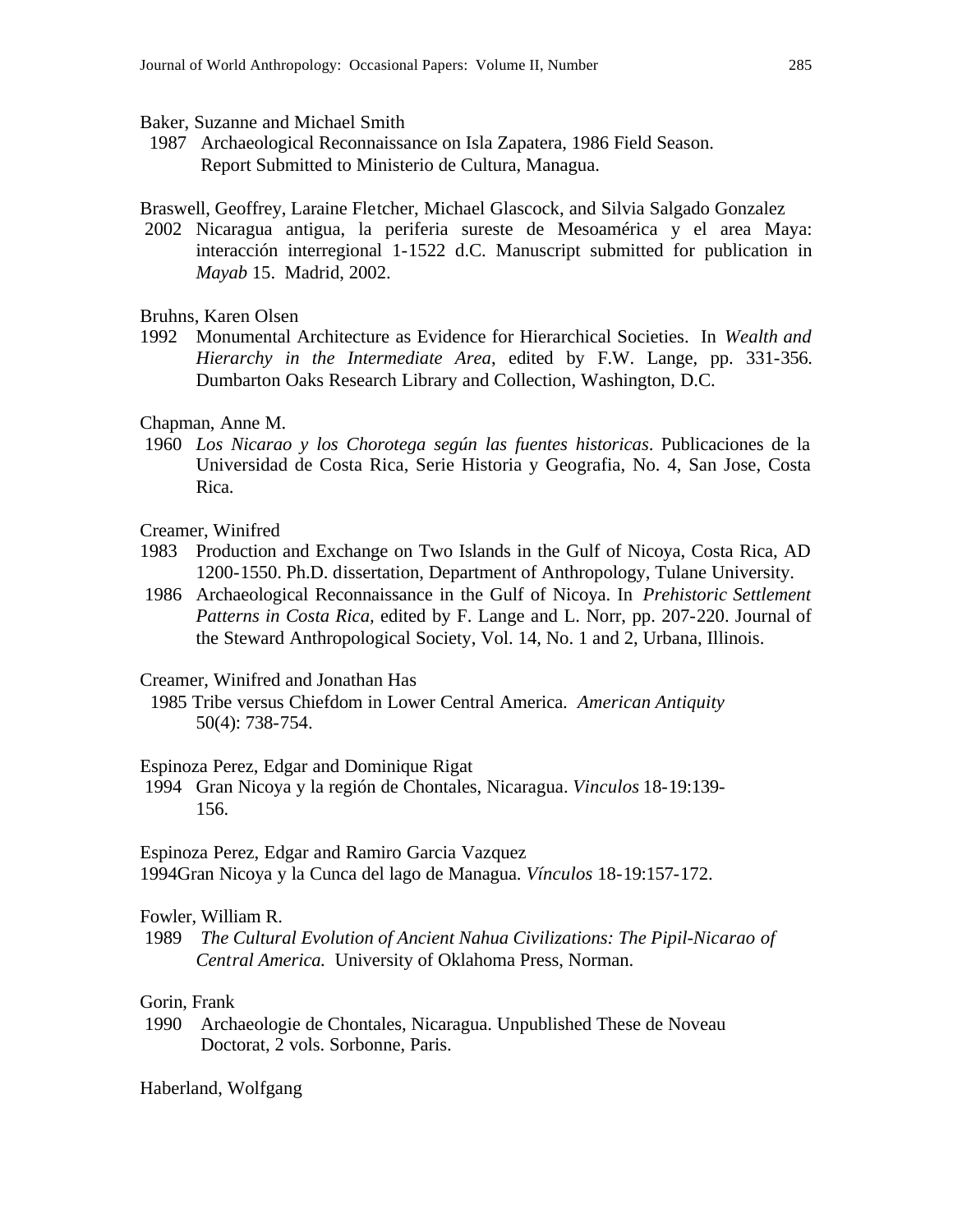1992 The Culture History of Ometepe Island: Preliminary Sketch (Survey and Excavations 1962-1963). In *The Archaeology of Pacific Nicaragua*, edited by F. W. Lange, P.D. Sheets, A. Martinez, and S. Abel-Vidor, pp. 63-117. University of New Mexico Press: Albuquerque.

# Hoopes, John

- 1987 Early Ceramics and the Origins of Village Life in Lower Central America. Unpublished Ph.D. dissertation, Harvard University.
- 1994 Ceramic Analysis and Culture History in the Arenal Region. In *Archaeology, Volcanism, and Remote Sensing in the Arenal Region, Costa Rica,* edited by P. Sheets and B. McKee, pp. 158-210. University of Texas Press, Austin.

Lange, Frederick W.

- 1971 *Culture History of the Sapóa River Valley, Costa Rica*. Logan Museum of Anthropology, Occasional Papers No. 4. Beloit College, Wisconsin.
- 1984 The Greater Nicoya Archaeological Subarea. In *The Archaeology of Lower Central America,* edited by F. Lange and D. Stone, pp. 165-194. University New Mexico Press, Albuquerque.
- 1986 The Bay of Salinas/Rio Sapoa Survey. In *Prehistoric Settlement Patterns in Costa Rica,* edited by F. Lange and L. Norr, pp. 15-24.Journal of the Steward Anthropological Society, Vol. 14, No. 1 and 2, Urbana, Illinois.
- 1992 The Search for Elite Personages and Site Hierarchies in Greater Nicoya. In *Wealth and Hierarchy in the Intermediate Area,* edited by F. W. Lange, pp. 109- 140. Dumbarton Oaks Research Library and Collection, Washington, D.C.
- 1996 The Bay of Salinas: Coastal Crossroads of Greater Nicoya. In *Paths to Central American Prehistory,* edited by F. Lange, pp. 119-142. University of Colorado Press, Niwot, Colorado.

Lange, Frederick and Lynette Norr (editors)

1986 *Prehistoric Settlement Patterns in Costa Rica.* Journal of the Steward Anthropological Society, Vol. 14, No. 1 and 2, Urbana, Illinois.

## Lothrop, Samuel

 1979[1926] *Pottery of Costa Rica and Nicaragua.* Memoir No. 8, 2 Vols. Heye Foundation, Museum of the American Indian, New York.

## Mueller, Marilyn

1994 Archaeological Survey in the Arenal Basin. In *Archaeology, Volcanism, and Remote Sensing in the Arenal Region, Costa Rica,* edited by P. Sheets and B. McKee, pp. 48-72. University of Texas Press, Austin.

# Niemel, Karen

2003 Social Change and Migration in the Rivas Region, Pacific Nicaragua (1000 BC-AD 1522). Ph.D. Dissertation, State University of New York at Buffalo.

Niemel, Karen, Silvia Salgado and Geoffrey McCafferty